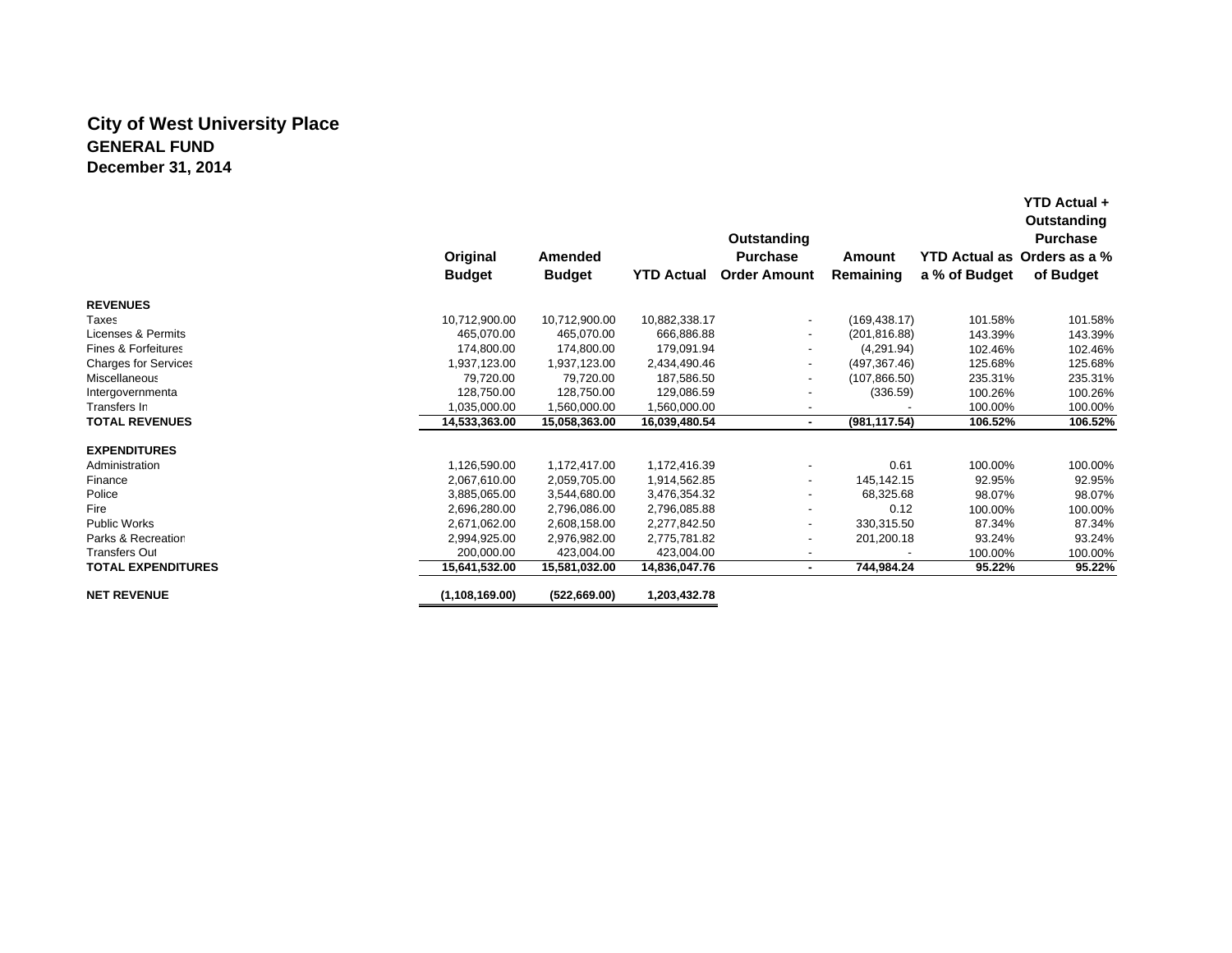# **City of West University Place WATER & SEWER FUNDDecember 31, 2014**

|                                  | Original<br><b>Budget</b> | Amended<br><b>Budget</b> | <b>YTD Actual</b> | Outstanding<br><b>Purchase</b><br><b>Order Amount</b> | Amount<br>Remaining | a % of Budget | Outstanding<br><b>Purchase</b><br>YTD Actual as Orders as a %<br>of Budget |
|----------------------------------|---------------------------|--------------------------|-------------------|-------------------------------------------------------|---------------------|---------------|----------------------------------------------------------------------------|
| <b>REVENUES</b>                  |                           |                          |                   |                                                       |                     |               |                                                                            |
| <b>Charges for Services</b>      | 7.599.990.00              | 7,599,990.00             | 6,863,148.44      | $\overline{\phantom{a}}$                              | 736.841.56          | 90.30%        | 90.30%                                                                     |
| Miscellaneous                    | 10,300.00                 | 10,300.00                | 7,342.27          | $\overline{\phantom{a}}$                              | 2,957.73            | 71.28%        | 71.28%                                                                     |
| <b>TOTAL REVENUES</b>            | 7,610,290.00              | 7,610,290.00             | 6,870,490.71      | ٠                                                     | 739,799.29          | 90.28%        | 90.28%                                                                     |
| <b>EXPENDITURES</b>              |                           |                          |                   |                                                       |                     |               |                                                                            |
| Finance                          | 232,030.00                | 232,030.00               | 279,404.26        | $\overline{\phantom{a}}$                              | (47, 374.26)        | 120.42%       | 120.42%                                                                    |
| <b>Public Works</b>              | 4,193,695.00              | 4,193,695.00             | 3,611,580.68      | $\overline{\phantom{a}}$                              | 582.114.32          | 86.12%        | 86.12%                                                                     |
| Debt Service                     | 850.685.00                | 850.685.00               | 169,298.48        | $\overline{\phantom{a}}$                              | 681.386.52          | 19.90%        | 19.90%                                                                     |
| Transfer To General Func         | 1,250,000.00              | 1,250,000.00             | 1,250,004.00      | $\overline{\phantom{a}}$                              | (4.00)              | 100.00%       | 100.00%                                                                    |
| Transfer to W&S CIP Fund         | 00.000.000,               | 1,900,000.00             | 1,899,996.00      | $\overline{\phantom{a}}$                              | 4.00                | 100.00%       | 100.00%                                                                    |
| <b>TOTAL EXPENDITURES</b>        | 8.426.410.00              | 8,426,410.00             | 7,210,283.42      | ۰                                                     | 1,216,126.58        | 85.57%        | 85.57%                                                                     |
| <b>NET REVENUE (EXPENDITURE)</b> | (816, 120.00)             | (816, 120.00)            | (339,792.71)      |                                                       |                     |               |                                                                            |

**YTD Actual +**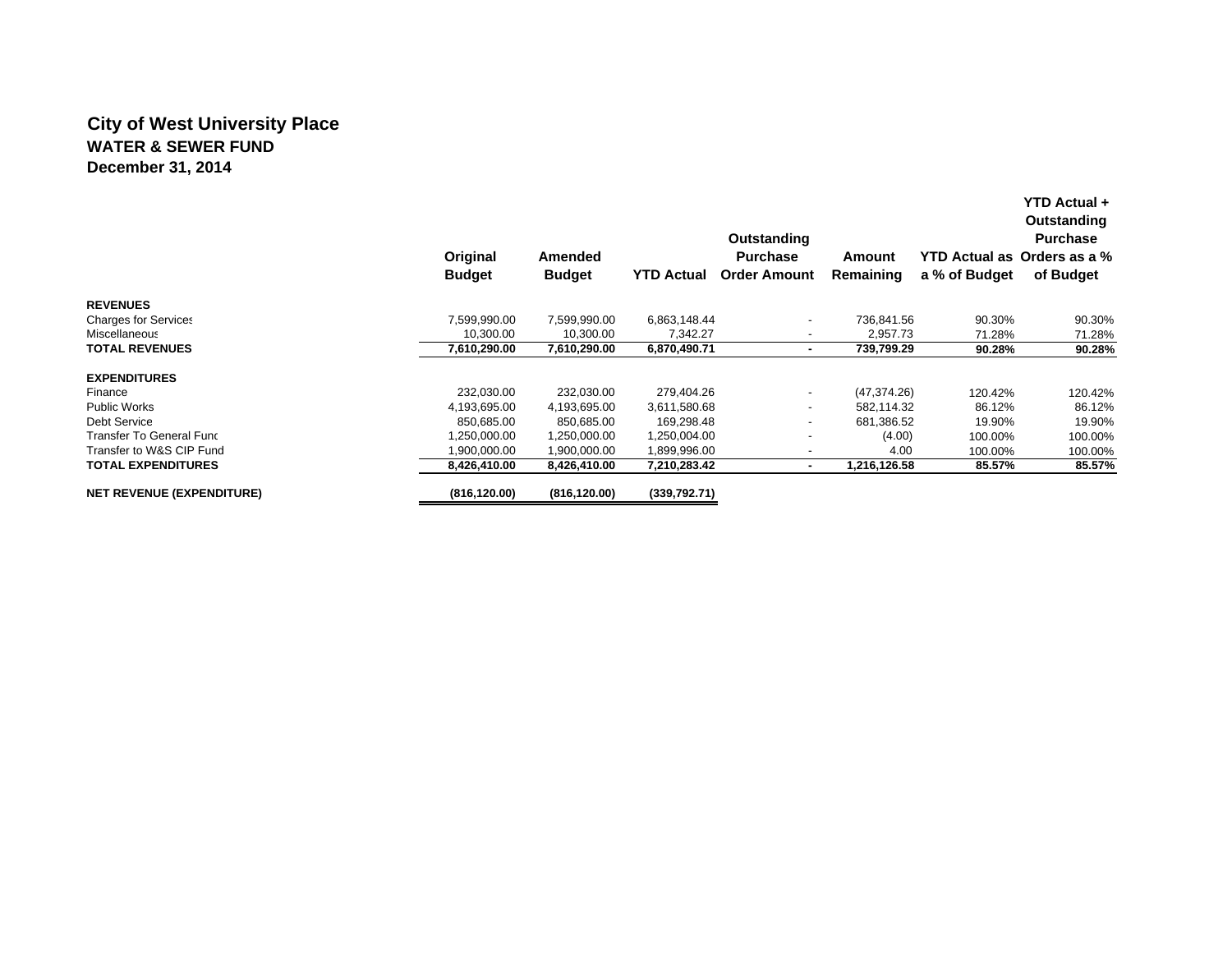# **City of West University Place SOLID WASTE FUNDDecember 31, 2014**

|                           | Original<br><b>Budget</b> | Amended<br><b>Budget</b> | <b>YTD Actual</b> | Outstanding<br><b>Purchase</b><br><b>Order Amount</b> | Amount<br>Remaining | a % of Budget | YTD Actual +<br>Outstanding<br><b>Purchase</b><br>YTD Actual as Orders as a %<br>of Budget |
|---------------------------|---------------------------|--------------------------|-------------------|-------------------------------------------------------|---------------------|---------------|--------------------------------------------------------------------------------------------|
| <b>REVENUES</b>           |                           |                          |                   |                                                       |                     |               |                                                                                            |
| Solid Waste Collection    | 1,438,100.00              | 1,438,100.00             | 1,421,483.03      | $\overline{\phantom{a}}$                              | 16,616.97           | 98.84%        | 98.84%                                                                                     |
| Sales of Recyclables      | 30,000.00                 | 30,000.00                | 91,950.36         | $\overline{\phantom{a}}$                              | (61,950.36)         | 306.50%       | 306.50%                                                                                    |
| Miscellaneous             | 540.00                    | 540.00                   | 535.98            |                                                       | 4.02                | 99.26%        | 99.26%                                                                                     |
| <b>TOTAL REVENUES</b>     | ,468,640.00               | 468,640.00               | 1,513,969.37      |                                                       | (45, 329.37)        | 103.09%       | 103.09%                                                                                    |
| <b>EXPENDITURES</b>       |                           |                          |                   |                                                       |                     |               |                                                                                            |
| <b>General Services</b>   | 1.277.130.00              | 1,277,130.00             | 1,213,267.77      | $\blacksquare$                                        | 63.862.23           | 95.00%        | 95.00%                                                                                     |
| <b>Recycling Facility</b> | 18,900.00                 | 18,900.00                | 17,384.83         | $\overline{\phantom{0}}$                              | 1,515.17            | 91.98%        | 91.98%                                                                                     |
| <b>Curbside Recycling</b> | 268,310.00                | 268,310.00               | 305,150.40        | $\overline{\phantom{a}}$                              | (36, 840.40)        | 113.73%       | 113.73%                                                                                    |
| <b>TOTAL EXPENDITURES</b> | ,564,340.00               | 1,564,340.00             | 535,803.00        | $\overline{\phantom{a}}$                              | 28,537.00           | 98.18%        | 98.18%                                                                                     |
| NET REVENUE (EXPENDITURE) | (95,700.00)               | (95,700.00)              | (21, 833.63)      |                                                       |                     |               |                                                                                            |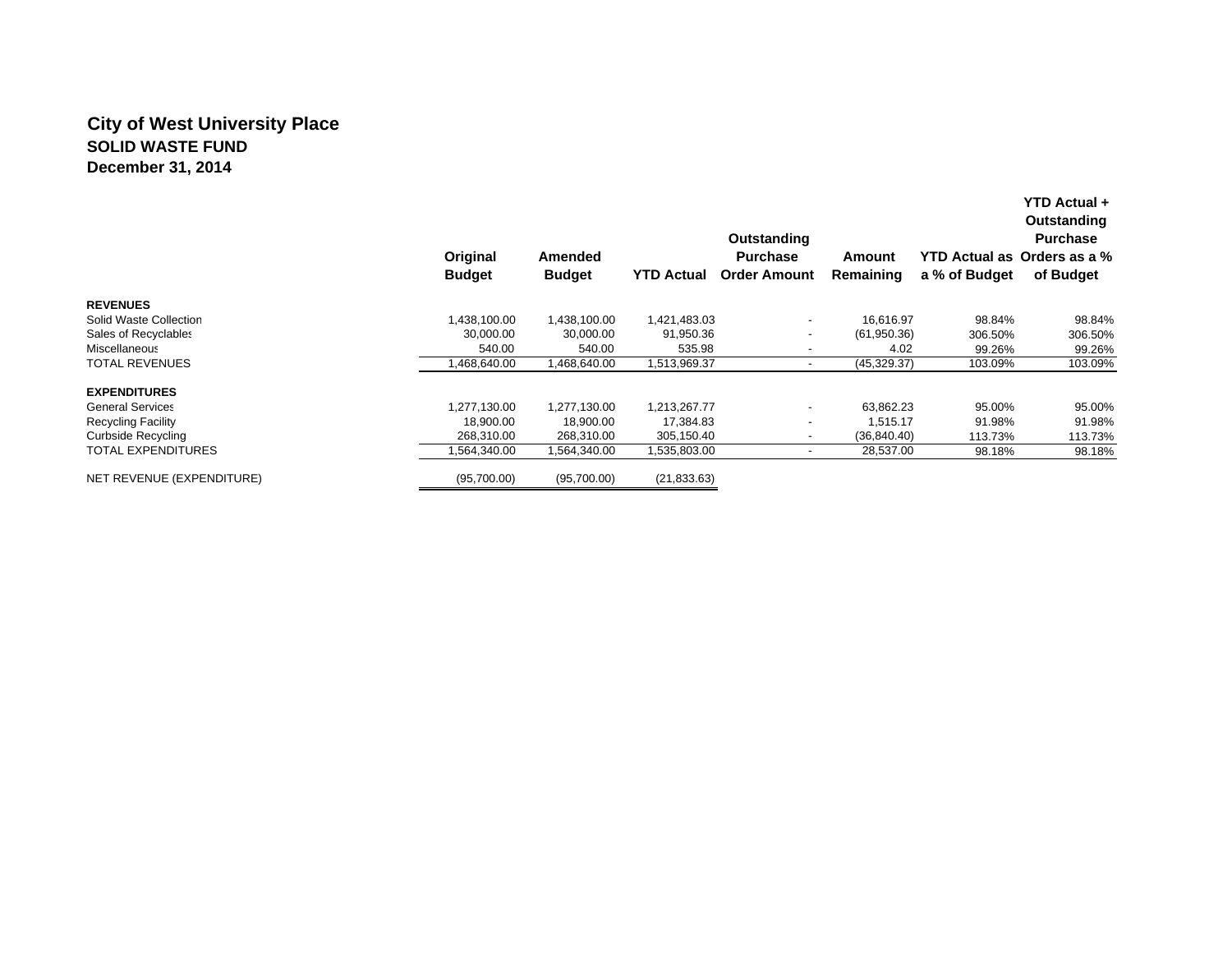# **City of West University Place TECHNOLOGY MANAGEMENT FUNDDecember 31, 2014**

|                                           |               |                |                   | Outstanding              |               |                             | Outstanding<br><b>Purchase</b> |  |
|-------------------------------------------|---------------|----------------|-------------------|--------------------------|---------------|-----------------------------|--------------------------------|--|
|                                           | Original      | <b>Amended</b> |                   | <b>Purchase</b>          | Amount        | YTD Actual as Orders as a % |                                |  |
|                                           | <b>Budget</b> | <b>Budget</b>  | <b>YTD Actual</b> | <b>Order Amount</b>      | Remaining     | a % of Budget               | of Budget                      |  |
| <b>REVENUES</b>                           |               |                |                   |                          |               |                             |                                |  |
| <b>TRANSFER FROM GENERAL FUND</b>         | 1,033,500.00  | 1,033,500.00   | 1,033,500.00      |                          |               | 100.00%                     | 100.00%                        |  |
| TRANSFER FROM WATER & SEWER FUND          | 92,500.00     | 92,500.00      | 92,496.00         |                          | 4.00          | 100.00%                     | 100.00%                        |  |
| TRANSFER FROM SOLID WASTE FUND            | 43,000.00     | 43,000.00      | 42,996.00         |                          | 4.00          | 99.99%                      | 99.99%                         |  |
| <b>EARNINGS ON INVESTMENTS</b>            |               |                | 587.82            |                          | (587.82)      | $\sim$                      |                                |  |
| <b>TOTAL REVENUES</b>                     | 1,169,000.00  | 1,169,000.00   | 1,169,579.82      | ۰                        | (579.82)      | 100.05%                     | 100.05%                        |  |
| <b>EXPENDITURES</b>                       |               |                |                   |                          |               |                             |                                |  |
| PERSONNEL                                 | 356,210.00    | 356,210.00     | 352,967.35        |                          | 3,242.65      | 99.09%                      | 99.09%                         |  |
| HARDWARE & SOFTWARE MAINTENANCE CONTRACTS | 393,100.00    | 393,100.00     | 403,275.26        |                          | (10, 175.26)  | 102.59%                     | 102.59%                        |  |
| TELE-COMMUNICATIONS & DATA & RADIO        | 167,400.00    | 167,400.00     | 234,554.19        |                          | (67, 154.19)  | 140.12%                     | 140.12%                        |  |
| SOFTWARE LICENSES                         | 11,100.00     | 11,100.00      | 15,743.00         |                          | (4,643.00)    | 141.83%                     | 141.83%                        |  |
| <b>CONSULTANTS</b>                        | 20,000.00     | 20,000.00      | 16,855.00         |                          | 3,145.00      | 84.28%                      | 84.28%                         |  |
| <b>TRAVEL &amp; TRAINING</b>              | 12,500.00     | 12,500.00      | 7,264.78          |                          | 5,235.22      | 58.12%                      | 58.12%                         |  |
| OTHER CONTRACTED SERVICES                 |               |                | 114.70            |                          | (114.70)      |                             | $\overline{\phantom{a}}$       |  |
| <b>TECHNOLOGY PROJECTS</b>                | 109,000.00    | 109,000.00     | 320,339.99        | $\overline{\phantom{a}}$ | (211, 339.99) | 293.89%                     | 293.89%                        |  |
| <b>HIGH TECHNOLOGY REPLACEMENTS</b>       | 71,400.00     | 71,400.00      | 97,386.44         | $\overline{\phantom{a}}$ | (25,986.44)   | 136.40%                     | 136.40%                        |  |
| <b>TOTAL EXPENDITURES</b>                 | 1,140,710.00  | 1,140,710.00   | 1,448,500.71      | ٠.                       | (307,790.71)  | 126.98%                     | 126.98%                        |  |
| <b>NET REVENUE (EXPENDITURE)</b>          | 28,290.00     | 28,290.00      | (278,920.89)      |                          |               |                             |                                |  |

**YTD Actual +**